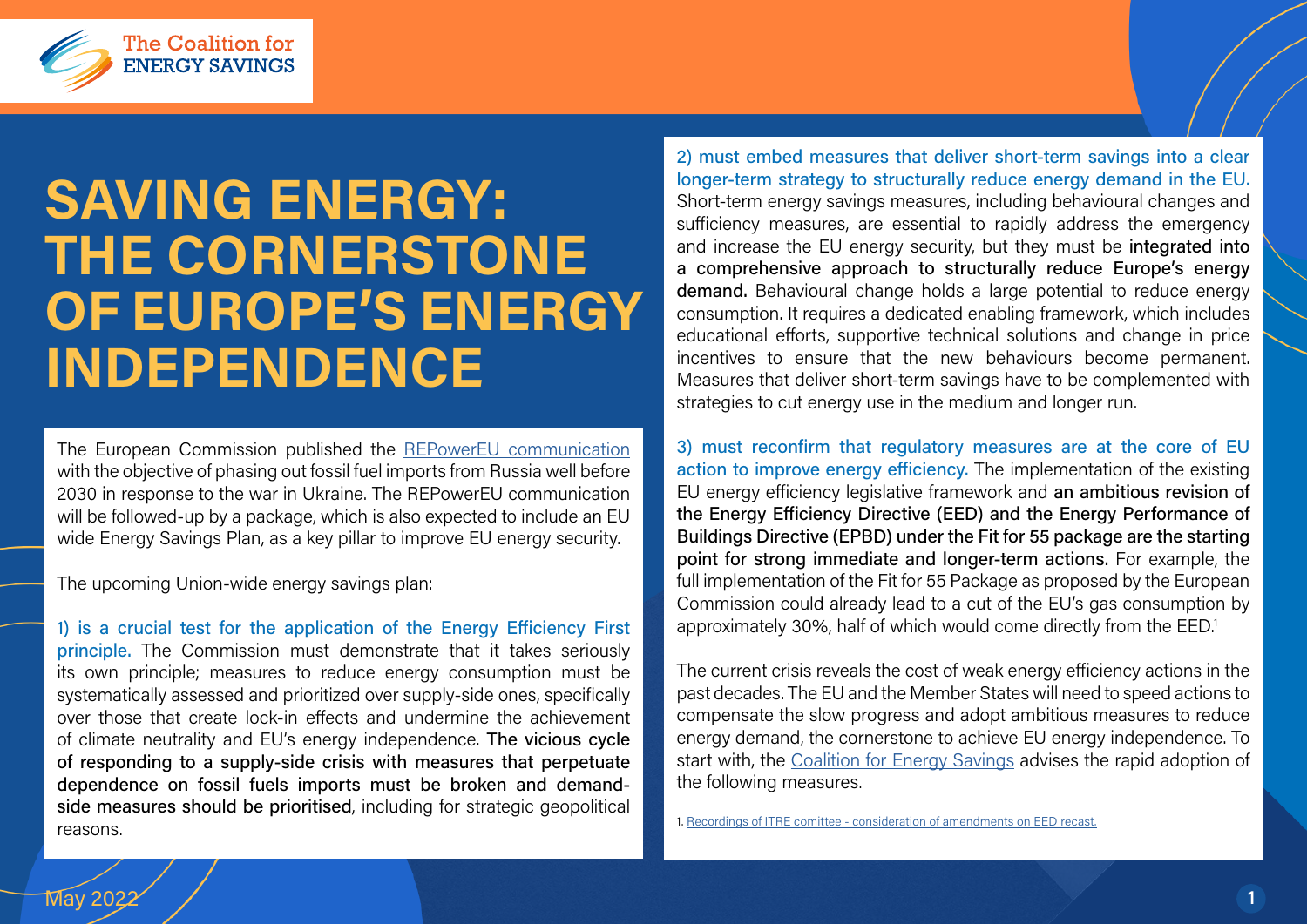

• The Fit for 55 package as proposed by the European Commission must be upgraded to provide a meaningful answer to the high energy prices and the EU energy security challenge. The REPowerEU package and the EU Energy Savings Plan should support an increase of the 2030 energy efficiency target beyond the proposed 9%, backed by sound analysis taking into account high energy prices and the multiple benefits of energy savings, including import reductions.<sup>2</sup> This would substantiate the call from the Commission towards co-legislators to consider a higher energy efficiency target given the changing geopolitical circumstances.<sup>3</sup> Notably, recent analysis shows that the cost-effective energy savings potential for 2030 has increased to at least 19% given the surge of energy prices.<sup>4</sup>

• The Commission should establish an Energy Savings Task force within the European Commission to rapidly upscale energy efficiency improvements with a specific, initial focus on how the systematic application of the energy efficiency first principle can lead to a reduction of fossil fuel imports, in line with the REPowerEU objectives. The task force should have a clear and time bound mandate, to define milestones for the frontloading of energy savings, including by devising ways to accelerate existing programmes and investments using existing EU funds. This approach would require coordinated action across the Commission, therefore should involve at least DG Ener, DG Clima, DG Trade, DG Regio, DG Grow, DG Empl, DG Just, and EEAS to ensure all synergies are exploited. To ensure accountability and political involvement, the task force should report regularly to the European Parliament and the Council.

4. The cost-effective energy savings potential captures all the energy efficiency improvements where the energy bill savings are higher than the investment costs; depending to the energy price assumed this economic potential range between 19% and 23% in 2030. See [Fraunhofer ISI & Stefan Scheuer \(2022\):](https://www.stefanscheuer.eu/publications/high-energy-prices-drive-up-need-for-energy-savings/1951/)  [Assessing the impacts of high energy prices on the economic potentials for energy savings in the EU](https://www.stefanscheuer.eu/publications/high-energy-prices-drive-up-need-for-energy-savings/1951/).



## Industry and Tertiary sector

The industry sector has still untapped energy savings potential that can be grasped with quickly implementable measures:

● The uptake of energy management solutions, namely energy management systems (EMS), should be accelerated even before the entry into force of the EED recast<sup>5</sup> to guarantee systematic delivery of energy savings. For companies that have already carried out an energy audit in line with the current EED, a requirement to implement the feasible recommendations stemming from those audits should be put in place, with a focus on those that can deliver energy savings immediately and have a short payback time.

• Scaling up thermal insulation in industrial boilers, ovens, pipes, going beyond the level required for safety reasons and process control, can save up to 14 Million Tonnes of Oil Equivalent (Mtoes).<sup>6</sup> More importantly, industrial insulation measures have generally a very short payback time, often less than 2 years.

● Electric motors represent around 70% of the electricity consumption in industry and over 40% in the tertiary sector. There is a significant percentage of operating motors with poor efficiency levels and the potential savings of accelerating replacement rate is estimated at 25 TWh/yr.7

● Optimising water management in industrial cycles (i.e., cooling tower, steak leak prevention, maintenance of condensers) can also yield significant energy savings that reach on average 2% to 8% energy reduction for individual operation units.<sup>8</sup>

<sup>2.</sup> The ITRE Committee Rapporteur and Shadows have already requested the European Commission to update the EED Recast Impact Assessment with scenarios for a higher 2030 energy efficiency target. 3. The REPowerEU communication suggests that "Given the circumstances, the co-legislators might also want to consider to boost the Fit for 55 proposals with higher or earlier targets for renewable energy and energy efficiency".

<sup>5.</sup> The Commission's proposal to [recast the Energy Efficiency Directive](https://eur-lex.europa.eu/resource.html?uri=cellar:a214c850-e574-11eb-a1a5-01aa75ed71a1.0001.02/DOC_1&format=PDF) suggests that companies with energy consumption above 100 TJ shall implement an Energy Management System and companies above 10 TJ shall undergo an energy audit.

<sup>6.</sup> [EiiF Study 2021: The insulation contribution to decarbonise industry](https://www.eiif.org/sites/default/files/2022-04/EiiF_Study_2021.pdf)

<sup>7.</sup> Fong, J., de Almeida, A., Nuno F. Promoting the accelerated replacement of old electric motors in the European Union, EEMODS conference 2022 - Paper 59

<sup>8.</sup> [EU-ASE: Energy efficiency to address the energy & climate crisis: short-term to mid-term](https://euase.net/wp-content/uploads/2017/09/220426_EUASE-Catalogue-Energy-Efficiency-measures-to-address-energy-and-climate-crisis-final.pdf) [measures to reduce gas consumption in Europe](https://euase.net/wp-content/uploads/2017/09/220426_EUASE-Catalogue-Energy-Efficiency-measures-to-address-energy-and-climate-crisis-final.pdf).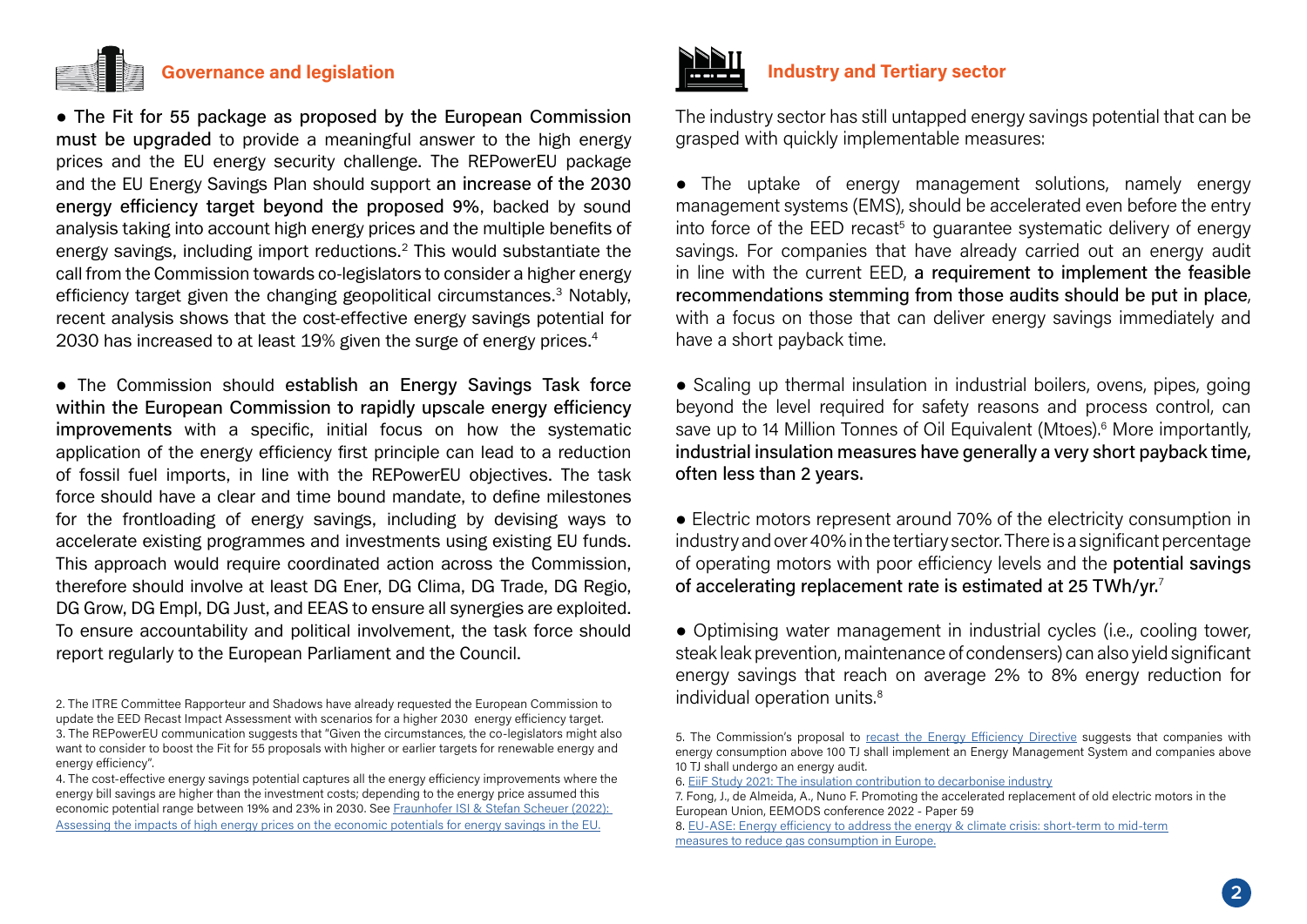● Apart from being a consumer, the industry is also a significant source of excess heat, estimated at 300-350 TWh/year (source below). Only a fraction of that heat is recovered and used for heating buildings. Yet, the exploitation of the excess heat potential both can help EU Member States reduce their gas consumption in a cost-effective way, while supporting the financial sustainability of the companies. EU Member States therefore should start collaborating with the industry to tap that potential.



**Buildings** 

In the building sector, many actions can be carried out in the next few months which could lead to substantial energy savings:

- Support the insulation of roofs and attics, which could cut gas consumption in the residential sector by around 12%.9
- Install temperature room controls in buildings, such as thermostatic radiator valves that maintain indoor comfort constant without overheating, which would cut heating energy use in homes by about 18%.<sup>10</sup>
- 60% of heaters installed today in EU homes are old and inefficient and are mainly based on gas and oil.<sup>11</sup> Those must be replaced by efficient and renewable-based heating and cooling systems; modern heating is also a pre-requisite to installing advanced temperature control features.

● Install waste water heat recovery on new showers. If all new constructions and renovations triggered by the Renovation Wave are implementing this solution (6.25 million units per year), the energy saving potential by 2030 would be 17.9TWh savings per year. If the whole housing stock is equipped with waste water heat recovery, the saving would be 100 TWh/ year.12

9. [BPIE: Solidarity and Resilience: An Action plan to save energy now!](https://www.bpie.eu/wp-content/uploads/2022/03/Strategy-paper_Solidarity-and-resilience_An-action-plan-to-save-energy-now-1.pdf)

10. Many buildings in the EU still use manual radiator valves, if those were replaced with Thermostatic Radiator Valves would result in an or 20 years old thermostats. If heating systems would be upgraded with modern or digital Therma Radiator Valves, 160 TWh could be saved, according to [data from eu.bac.](https://eubac.org/wp-content/uploads/2021/03/White_Paper_on_Room_Temperature_Controls_-_eu.bac_July_2017_FINAL.pdf) 11. [EHI's position on the legislative proposal to review the Energy Performance of Buildings Directive.](https://ehi.eu/fileadmin/user_upload/user_upload/20220329_EHI_position_on_EPBD_review_proposal.pdf) 12. [UNI Innsbruck study 2022 : the potential of Waste Water Heat Recovery Systems.](https://diglib.uibk.ac.at/ulbtirolfodok/content/rpage/7650730)



As shown [by the IEA,](https://www.iea.org/reports/a-10-point-plan-to-cut-oil-use) modal shift to less energy-intensive transport modes can rapidly decrease transport's energy consumption, in particular in urban areas.

● As developed during the Covid-19 crisis as an emergency measure, and then made permanent, Member States must support local urban and rural authorities to develop additional cycling infrastructure (lanes, bicycle parking...) as soon as possible.

● An accelerated shift to electric mobility will also improve the energy efficiency of the transport sector. [Scrappage mechanisms](https://ecf.com/news-and-events/news/electric-bikes-replace-polluting-cars-france-introduces-innovative-scrappage) to replace polluting cars with electric bikes can for example be a complementary [m](https://diglib.uibk.ac.at/ulbtirolfodok/content/rpage/7650730)easure to encourage soft and clean mobility.

## Financing and technical assistance

• The Commission can support Member States in the allocation of available funding capacities, by frontloading, and if possible upscaling, investments for energy efficiency in the National Recovery and Resilience Plans. Financing from cohesion policy could also be better targeted to the emergency; for example in the ongoing negotiations of the national Partnership Agreements and upcoming Operational Programmes, precedence should be given to projects supporting demand side measures, including the upskilling of workers.

● The Commission should work with Member States and financial institutions to ensure that all EU citizens have access to 0% governmentbacked loans for renovating their homes, and to ensure that all vulnerable households have access to grants covering the vast majority of their renovation costs.